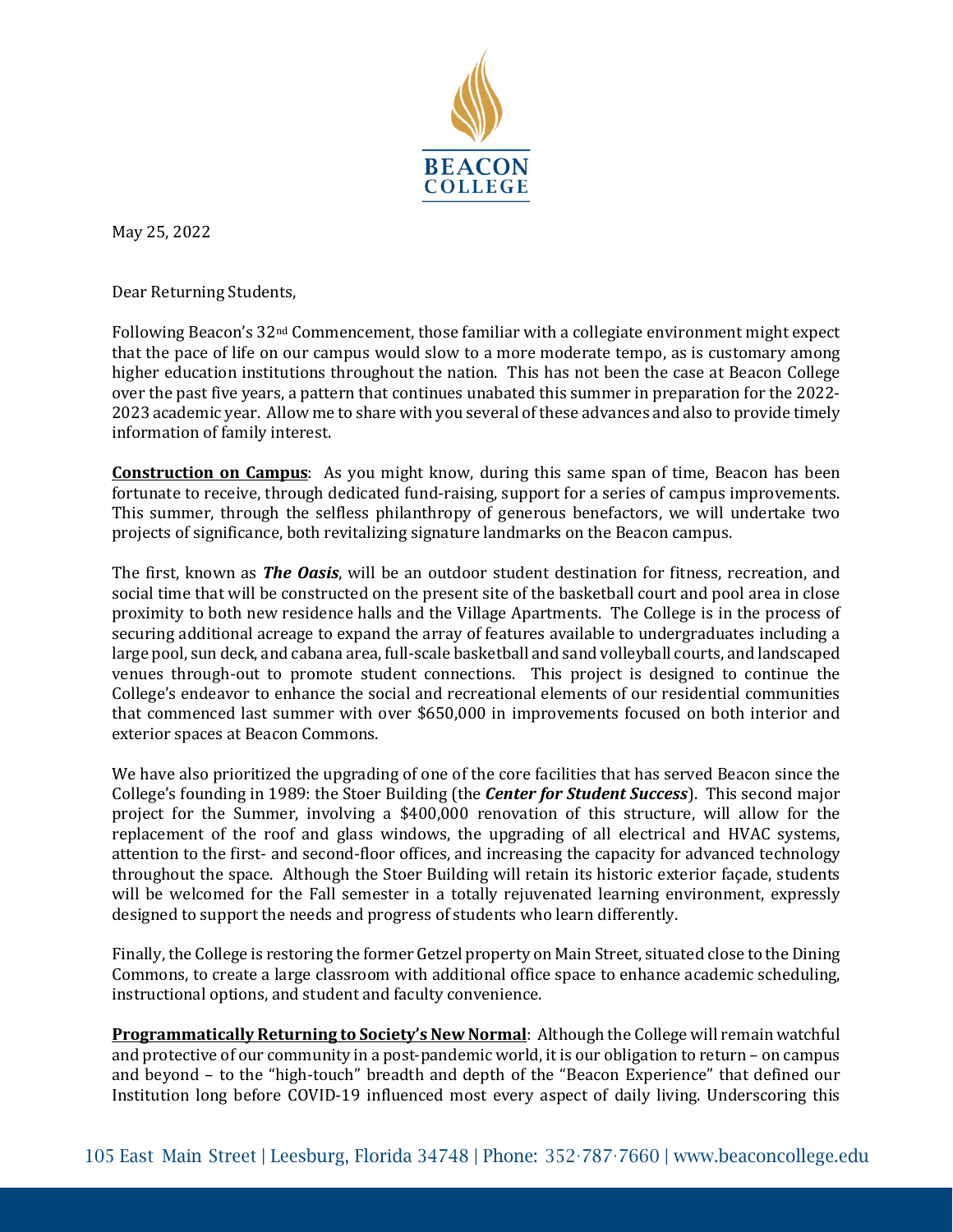commitment is the College's return to international opportunities for our students. On June 7, Provost Chandler will be leading 31 Beacon undergraduates on a two-week Travel Abroad experience to Australia. For the Fall Semester, the College will re-introduce to a full complement of students, "Beacon in Tuscany," our signature Study Semester Abroad program. Other off-campus program options to enrich student learning and growth that were being contemplated before the pandemic will now be re-examined for future academic years – ensuring that Beacon College students enjoy manifold options to enrichen their undergraduate experience and to be part of exciting and diverse environments for learning and growth.

**Technology Investments**: Significant investments are being made this Summer in the arena of technology to enhance classroom engagement and campus-wide communication. We have begun the process of converting each classroom to a common interactive platform for instruction and conferencing that is wholly compatible with Beacon's transition to Microsoft and its suite of applications. In the interest of safety and security for all student residences, the College has completed the installation of a comprehensive electronic lock and camera system throughout campus. We are also upgrading the Institution's system of telecommunications by replacing the existing network with a "best in class" telephony and messaging platform that will be readily integrated into the web of other enterprise technologies currently in place at the College, while also supporting future enhancements and developments in the fast-moving milieu of technological innovation.

**Beacon's Seriousness of Purpose in Budgeting During an Inflationary Period**: The College's Board of Trustees and Administration worked diligently over the past four months to keep the increase in tuition and fees as reasonable as possible in a time of spiraling inflation. It should be no surprise that since January, the budgeted expenses for almost every non-personnel item this year exceeded the Board-adopted budget, especially in the costs of food, utilities, and anything requiring fuel – such as transportation and the preparation of meals.

With the consumer price index continuing to exceed 8%, the College explored every avenue to maintain expenses as low as possible in achieving the ultimate goal of a balanced budget. This was not easy, as our own faculty and staff are caught in the same economic dynamic and uncertainty that faces our families. Having wrestled with these multiple competing forces, we have been able to hold to a budget that honors and supports the learning needs of our students, and that balances the financial pressures facing both parents and the College, while providing the highest caliber of instruction and services and delivering solid student outcomes. With our essential investments in people, technology, services, and facilities, we have structured a tuition and fee increase that averages 5%.

**Important Dates, Actions, and Events in Anticipation of the New Academic Year:** In order to make sure our students and parents have ample time to prepare for arrival on campus and to plan for Beacon's upcoming student and family Fall events,**I ask that you please consider the important information below**. Although there's still over two months until the Fall semester begins, the time will pass more quickly than you think:

## **Friday, July 8 – Fall Tuition and Fee Payments Due**

A copy of your estimated expenses for the Fall term (which you can also access in SONIS, using your SONIS ID) will arrive shortly. This initial bill reflects your expected costs for tuition, room, and board. If appropriate, a revised bill will be generated reflecting any changes in housing, financial aid, fees, and course load. If you have not already **accepted** and **applied** for the financial aid that is listed on this statement (particularly student and parent loans), we ask that you **do so immediately**. Should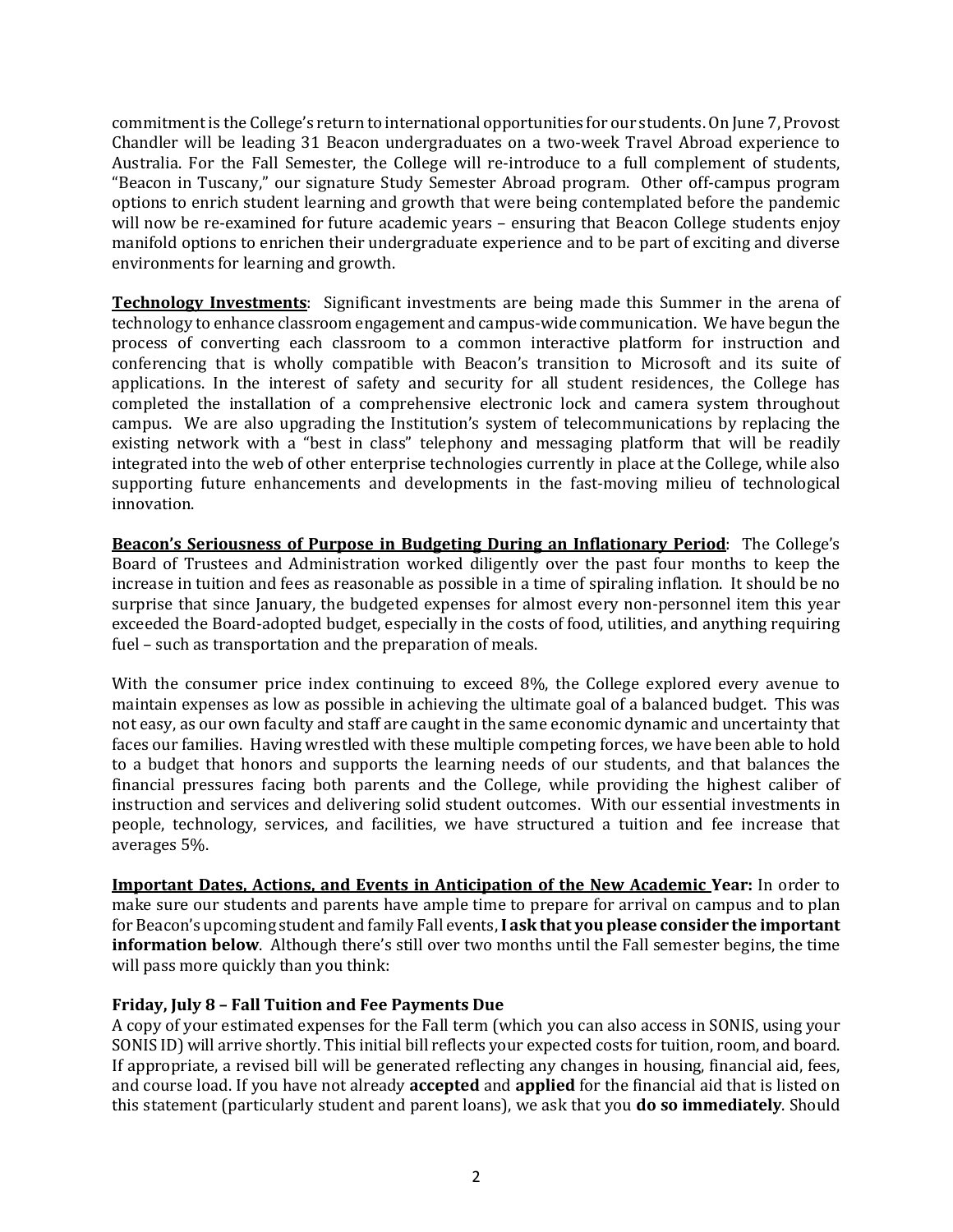you need assistance, please contact the Enrollment Office at 352-638-9731. Students who do not make arrangements to cover Fall expenses prior to Orientation **may risk** being denied class registration and/or permission to move into campus housing.

## **Saturday, August 20 and Sunday, August 21 – Move-in to Student Residences**

The College's residences for returning students will be open for move-in on Saturday, August 20 and Sunday, August 21. Please watch for communications by email describing move-in procedures that will be circulated on or before July 15.

## **Monday, August 22 – First Day of Fall Semester Classes**

To prepare for the first day of classes on Monday, August 22, please consult your Fall course schedule, which can be accessed in SONIS and/or Canvas. Please note that class syllabi in Canvas will be made available on August 12, 2022.

## **Friday through Sunday, October 7 – 9 – Parents' Weekend**

At Beacon College, Parents' Weekend is a tradition and an opportunity for families to spend "quality time" on campus touring the College and visiting with our students' professors and learning specialist. In addition, parents are encouraged to participate in informative workshops, and of course, spend time with their student and the friends that they have certainly made! The highlight of the weekend will be a Dinner/Dance that will be held at The Brownwood Hotel and Spa on Saturday evening, October 8. Look for the details on the Parents' Weekend calendar of events, available on our website on August 1.

**Further Assistance?** In the event that you have questions and/or need assistance, here is the contact information for those individuals that can assist you:

- **Questions regarding Financial Aid:** Stephanie Knight, Director of Enrollment Services & Fin. Aid [sknight@beaconcollege.edu](mailto:sknight@beaconcollege.edu)
- **Questions regarding Housing:** Tanisha McIntosh, Director of Residential Life housing@beaconcollege.edu
- **Questions regarding Billing:** Cindy Eckhart, Student Accounts Specialist<br>student accounts @beaconcollege.edu (352) 787-8068 studentaccounts@beaconcollege.edu
- **Questions regarding Course Registration/Academic Program:** Carrie Santaw, Registrar csantaw@beaconcollege.edu
- **Questions regarding Academic Support/Course Schedules:** Dr. Oksana Hagerty, Dean, CSS [ohagerty@beaconcollege.edu](mailto:ohagerty@beaconcollege.edu) (352) 638-9757
- **Questions regarding Student Counseling and Wellness**: Dana Manzo, Dean of Center on Wellness dmanzo@beaconcollege.edu
- **Questions regarding Parents' Weekend:** Keri Jo Pannella, Director of Development kphillips@beaconcollege.edu
- **All Other Questions:** Cindy Lepore, Executive Assistant to the Provost clepore@beaconcollege.edu